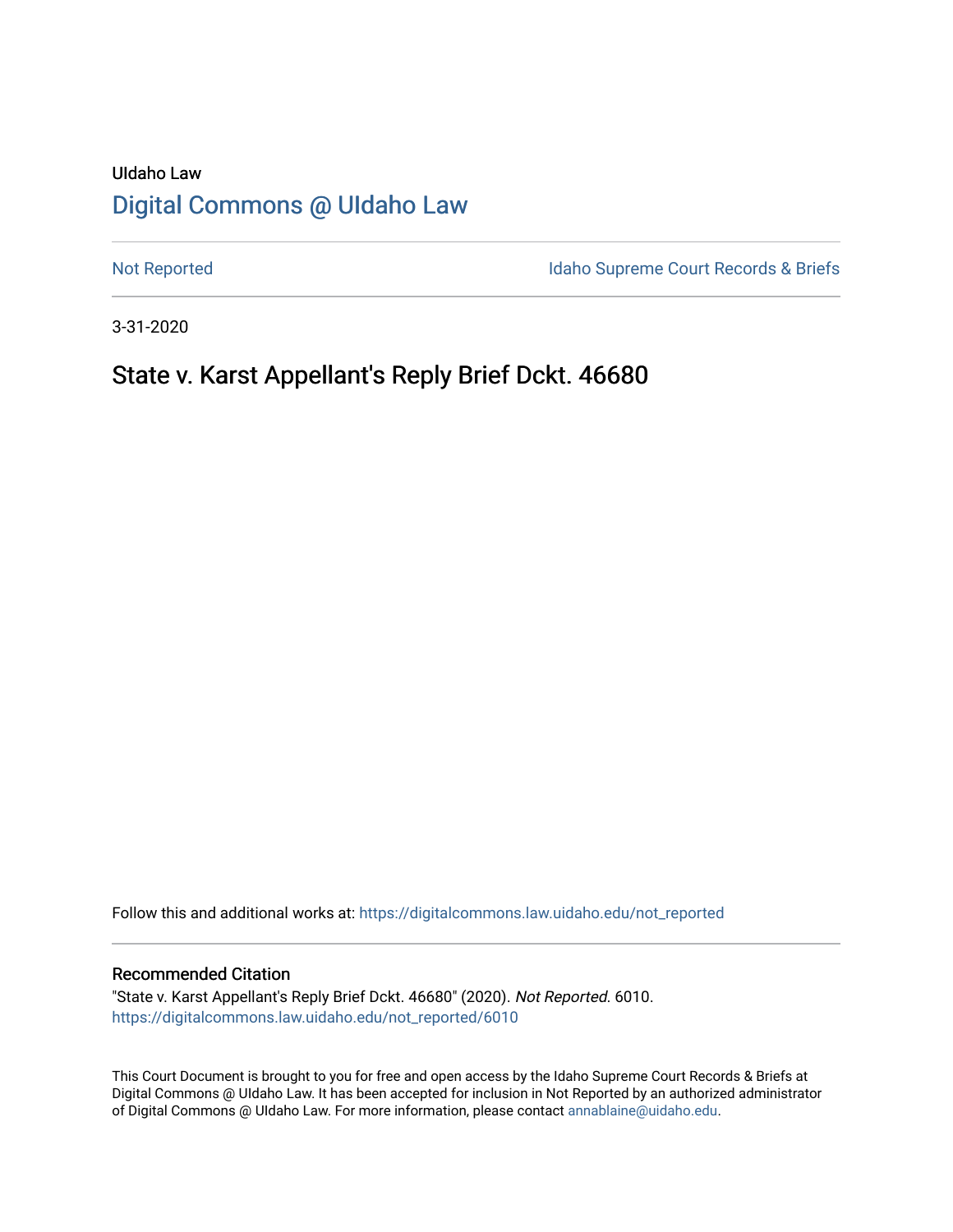Electronically Filed 3/31/2020 9:43 AM Idaho Supreme Court Karel Lehrman, Clerk of the Court By: Brad Thies, Deputy Clerk

### IN THE SUPREME COURT OF THE STATE OF IDAHO

) ) ) ) ) ) ) ) )

STATE OF IDAHO,

Plaintiff-Respondent,

v.

DESIREE ELAINE KARST,

Defendant-Appellant.

NO. 46680-2019

KOOTENAI COUNTY NO. CR-2017-22041

APPELLANT'S REPLY BRIEF

## REPLY BRIEF OF APPELLANT

# APPEAL FROM THE DISTRICT COURT OF THE FIRST JUDICIAL DISTRICT OF THE STATE OF IDAHO, IN AND FOR THE COUNTY OF KOOTENAI

HONORABLE LANSING L. HAYNES District Judge

ERIC D. FREDERICKSEN State Appellate Public Defender I.S.B. #6555

JENNY C. SWINFORD Deputy State Appellate Public Defender **I.S.B.** #9263 322 E. Front Street, Suite 570 Boise, Idaho 83702 Phone:(208)334-2712 Fax: (208) 334-2985 E-mail: documents@sapd.state.id.us

**ATTORNEYS FOR DEFENDANT-APPELLANT**  **KENNETH K. JORGENSEN**  Deputy Attorney General Criminal Law Division P.O. Box 83720 Boise, Idaho 83720-0010 (208) 334-4534

ATTORNEY FOR PLAINTIFF-RESPONDENT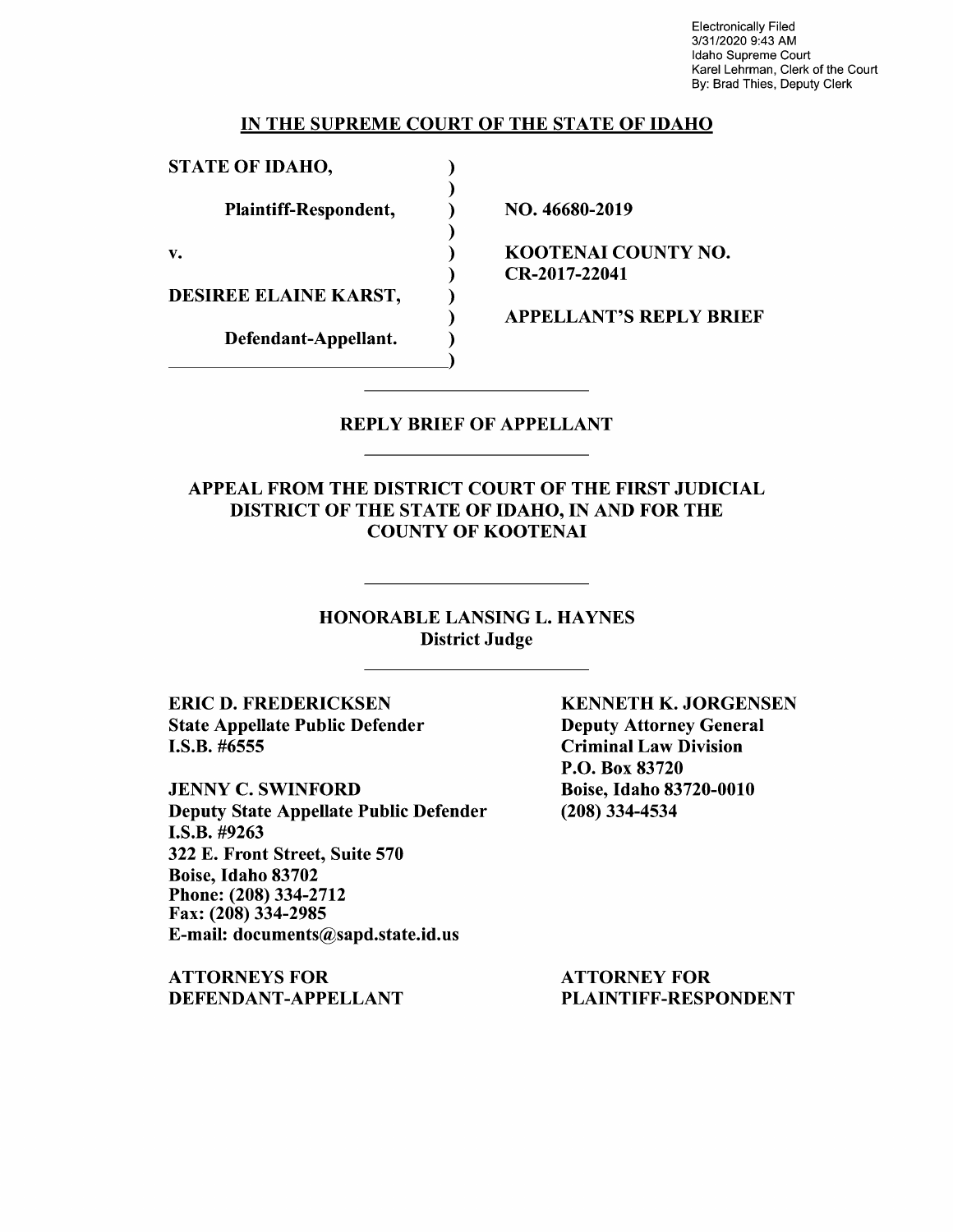# **TABLE OF CONTENTS**

| Statement of the Facts and                                         |
|--------------------------------------------------------------------|
|                                                                    |
|                                                                    |
| The District Court Erred By Denying Ms. Karst's Motion To Suppress |
|                                                                    |
|                                                                    |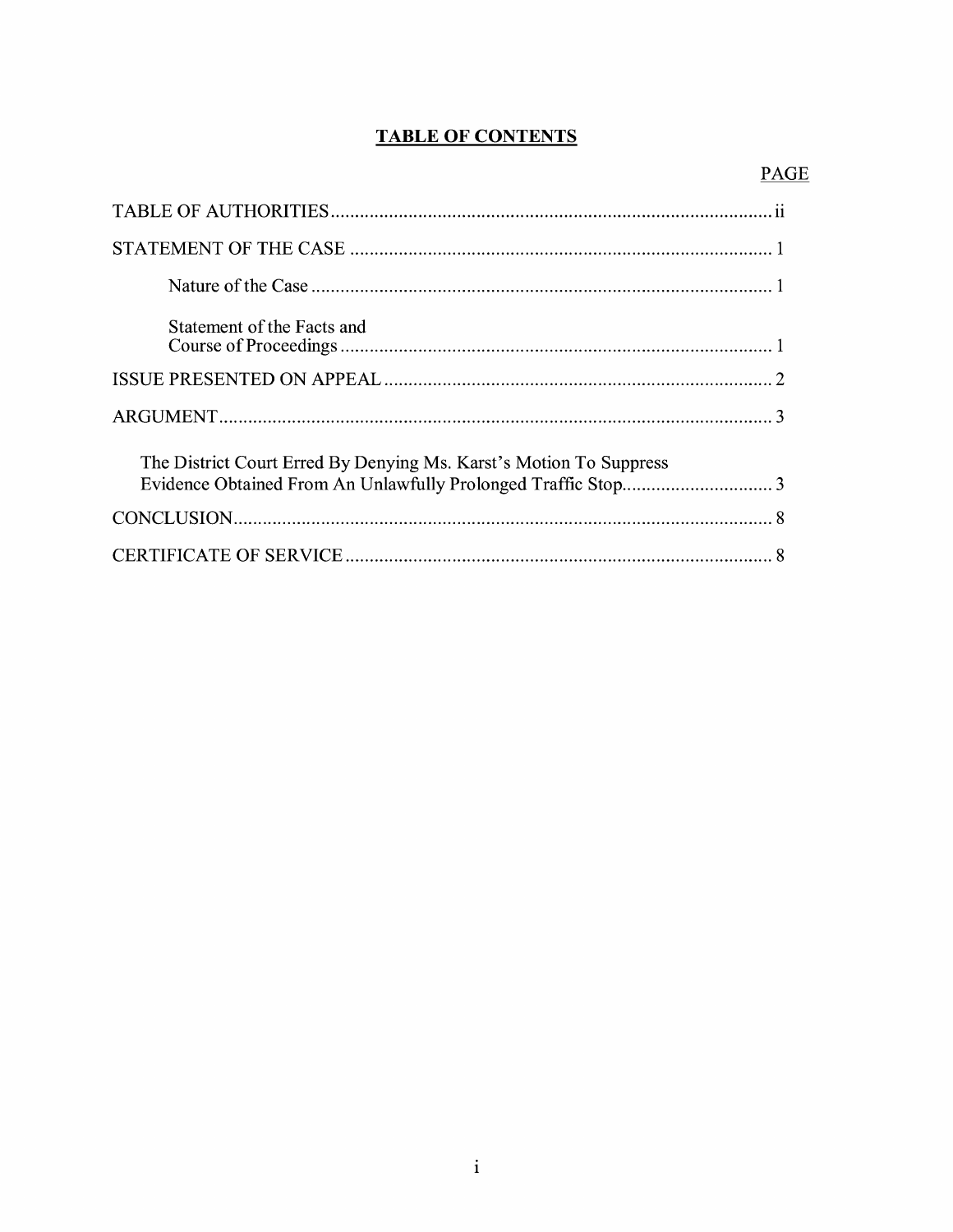# **TABLE OF AUTHORITIES**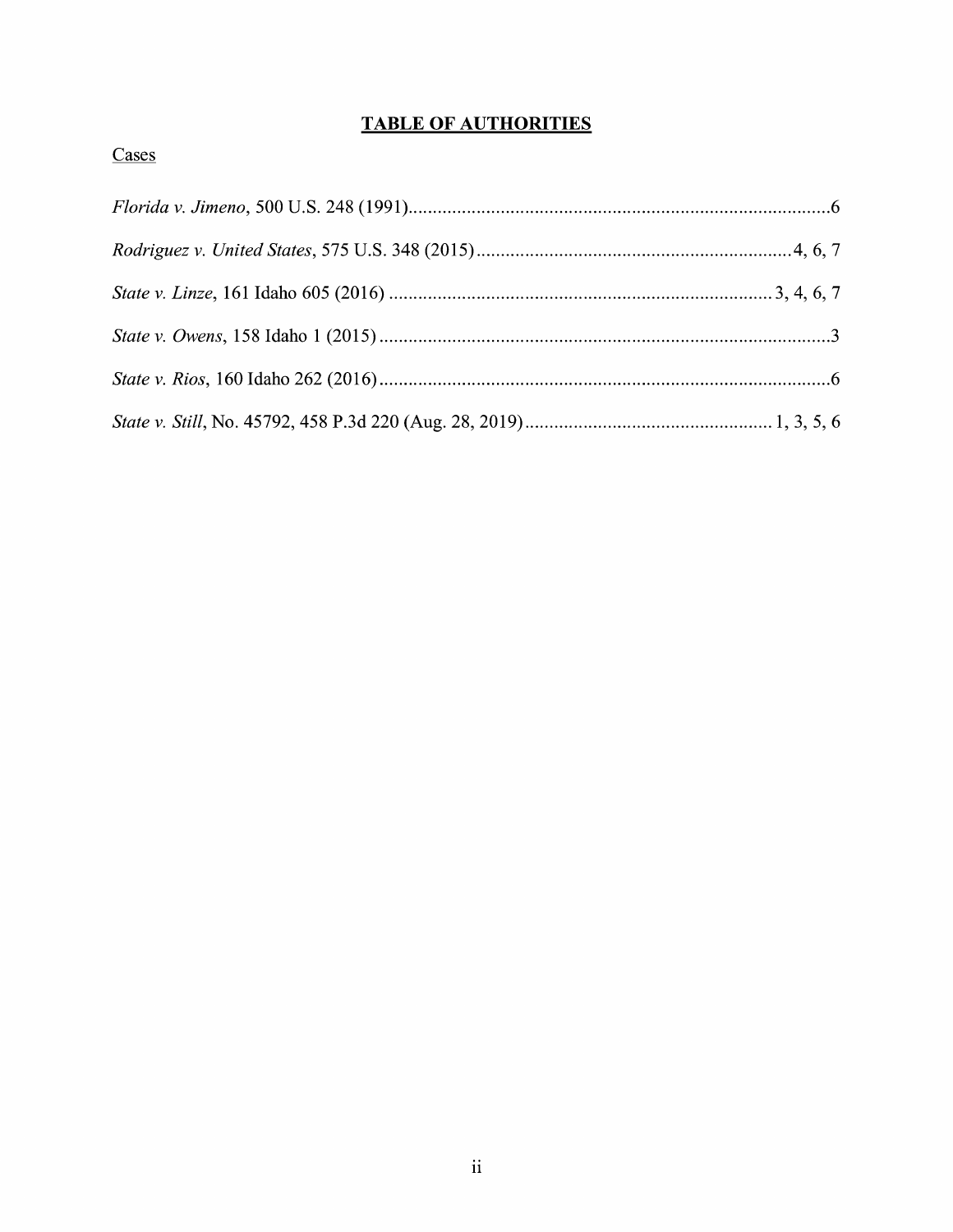#### STATEMENT OF THE CASE

### Nature of the Case

Desiree E. Karst appeals from the district court's order denying in part and granting in part her motion to suppress evidence obtained from a traffic stop. She argues the district court should have fully granted her motion because the police officer unlawfully prolonged the stop to request a drug dog, without reasonable suspicion of drug-related criminal activity. The State responds and argues the officer's drug dog request was not an abandonment of the stop's original purpose. In support, the State relies on the Court of Appeals' recent decision in *State v. Still,* No. 45792, 458 P.3d 220 (Aug. 28, 2019), *petition for review denied* (Mar. 9, 2020), which held an officer's request for a drug dog during a traffic stop was not a Fourth Amendment violation. Ms. Karst now replies to address the impact of *Still.* She respectfully submits *Still* is manifestly wrong and should be overruled or abrogated by this Court. If this Court declines to do so, Ms. Karst acknowledges *Still* controls the outcome of this appeal.

## Statement of Facts and Course of Proceedings

The statement of facts and course of proceedings were articulated in Ms. Karst's Appellant's Brief. (App. Br., pp. 1–4.) They are not repeated here, but are incorporated by reference.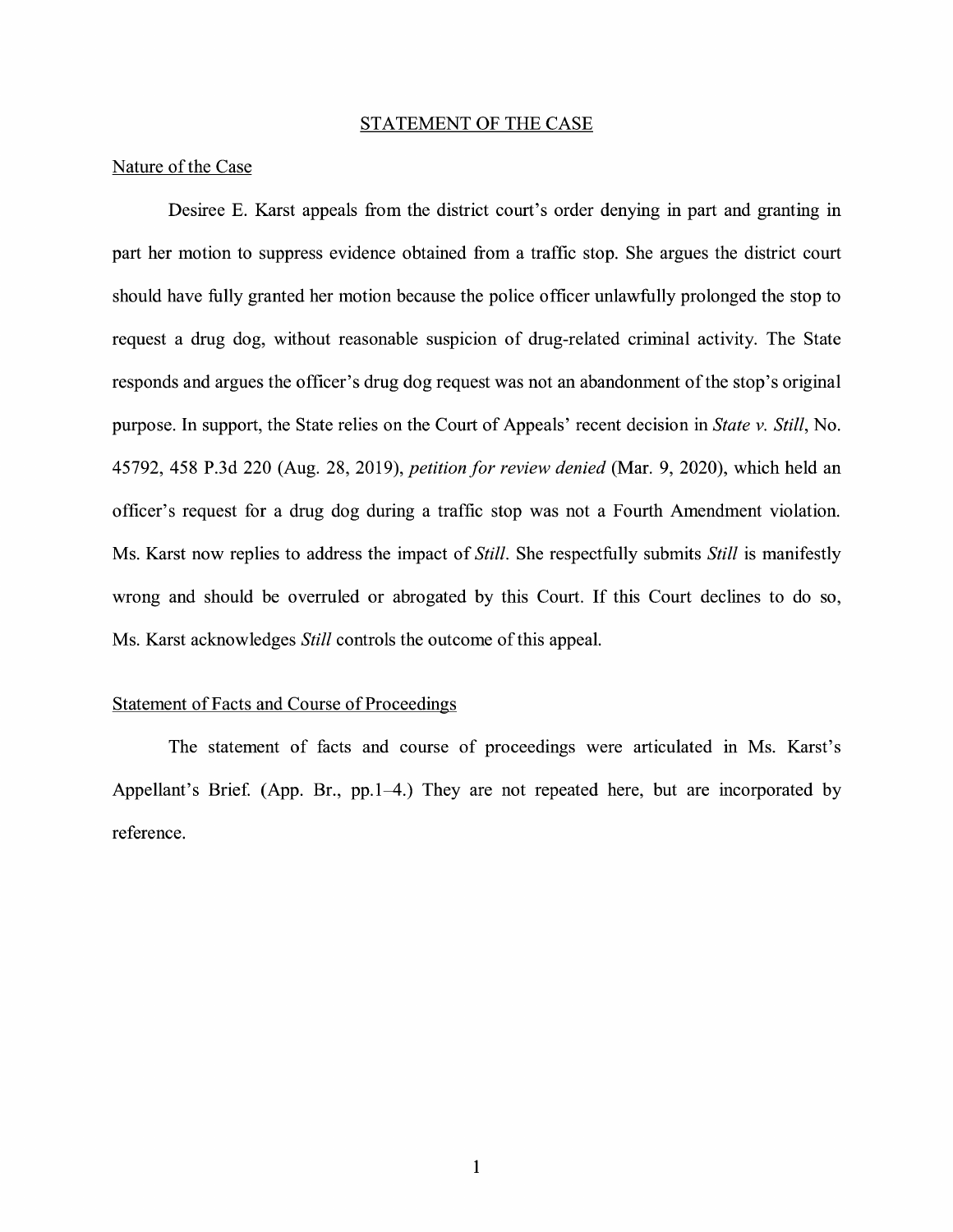# ISSUE

Did the district court err by denying Ms. Karst's motion to suppress evidence obtained from an unlawfully prolonged traffic stop?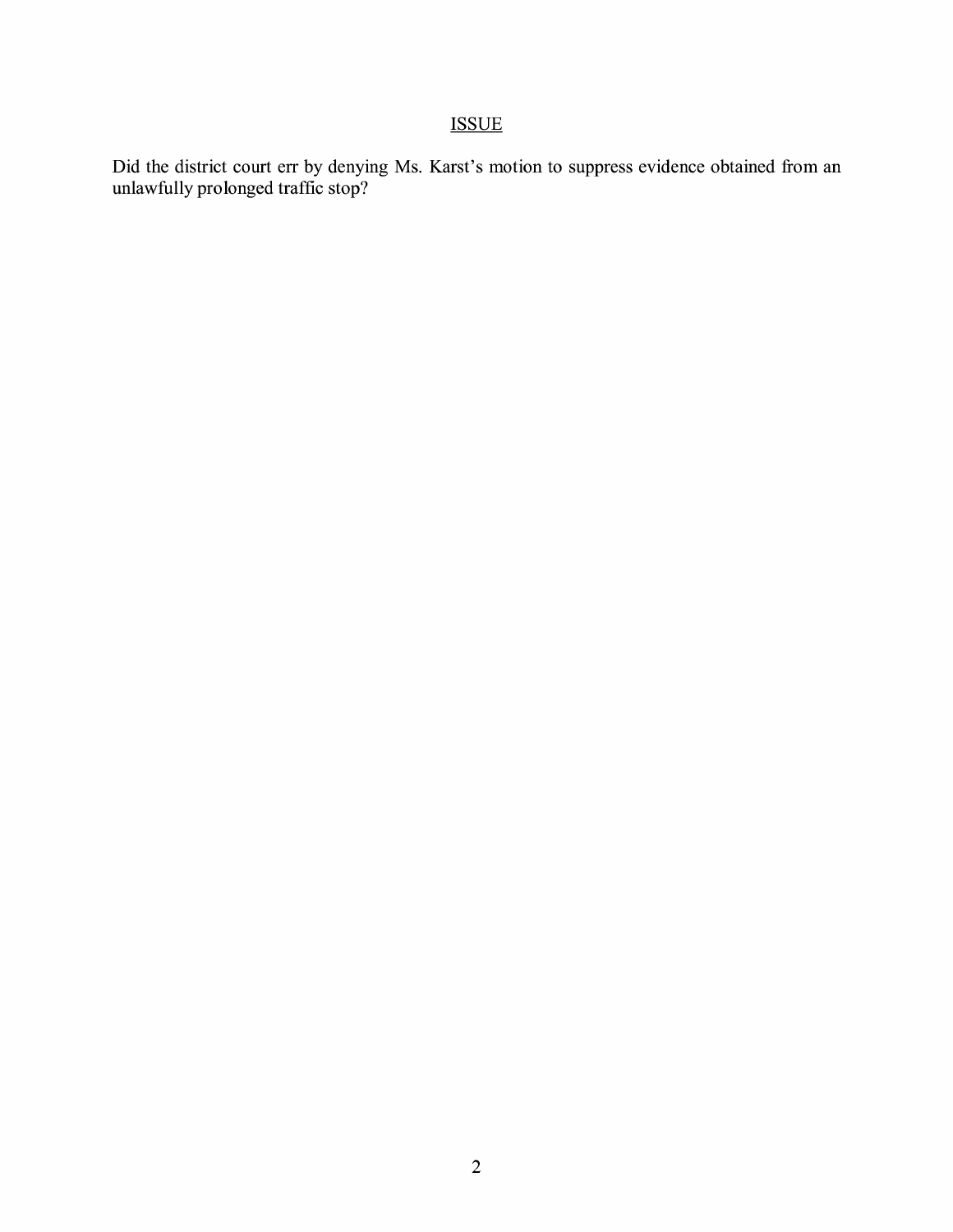#### ARGUMENT

# The District Court Erred By Denying Ms. Karst's Motion To Suppress Evidence Obtained From An Unlawfully Prolonged Traffic Stop

Ms. Karst replies only to address the effect and reasoning of *Still.* As argued by the State, (Resp. Br., pp.9-12), Ms. Karst agrees *Still* controls. However, Ms. Karst asserts this Court should overrule or abrogate *Still* because it is manifestly wrong. "Stare decisis requires that this Court follows controlling precedent unless that precedent is manifestly wrong, has proven over time to be unjust or unwise, or overruling that precedent is necessary to vindicate plain, obvious principles of law and remedy continued injustice." *State v. Owens,* 158 Idaho 1, 4-5 (2015). Ms. Karst submits *Still* is manifestly wrong due to its conflict with Fourth Amendment precedent from the United States Supreme Court and Idaho on the scope of an officer's permissible conduct during a routine traffic stop.

In *Still,* the defendant argued a police officer unlawfully extended a traffic stop for a ten-second radio call to request a drug dog. 458 P.3d at 223, 225. The Court of Appeals disagreed. *Id.* at 225-26. The Court of Appeals first reviewed the controlling precedent on dog sniffs during traffic stops: *Rodriguez v. United States,* 575 U.S. 348 (2015), and *State v. Linze,*  161 Idaho 605 (2016). *Still,* 458 P.3d at 223-25. *(See also* App. Br., pp.7-9 (discussing these cases).) The Court of Appeals distilled those opinions to hold: "[B]ased on the context and the language of *Rodriguez* and *Linze,* an abandonment occurs when officers deviate from the purpose of the traffic mission in order to investigate, or engage in safety measures aimed at investigating crimes unrelated to roadway safety for which the officers lack reasonable suspicion." *Still,* 458 P.3d at 225. In light of this reasoning, the Court of Appeals identified the issue on appeal as whether "a radio call to inquire if a drug-dog unit is available constitutes an abandonment of the traffic mission so as to amount to an unlawful extension of [the] traffic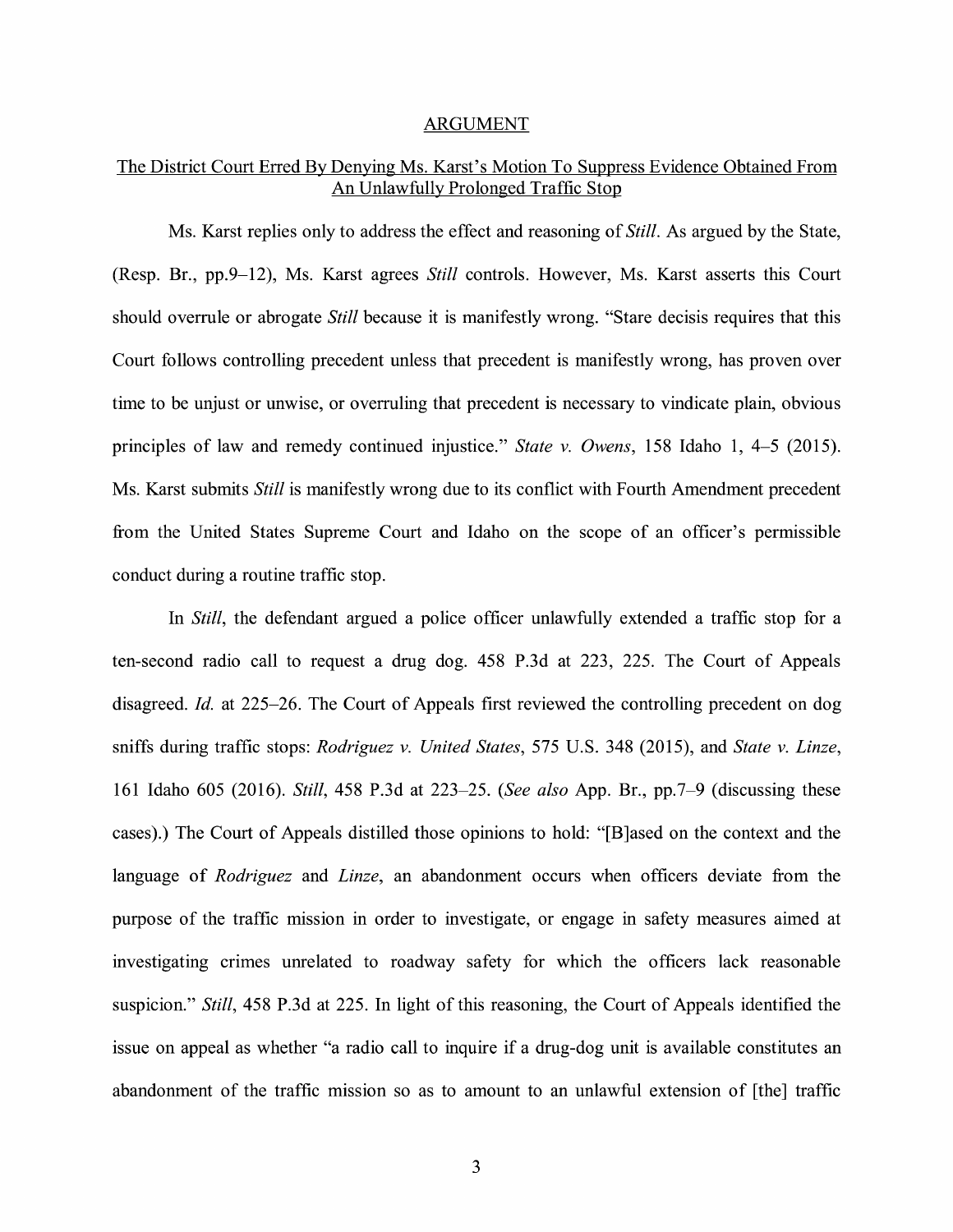stop." *Id.* The Court of Appeals held it did not. *Id.* The *Still* Court determined *Rodriguez* and *Linze* prohibit "abandoning the stop to investigate other crimes," but do not prohibit "all conduct" that in any way slows the officer from completing the stop as fast as humanly possible." *Id.* The Court of Appeals explained, by calling for a drug dog, the officer was not conducting a dog sniff, taking safety measures to facilitate the dog sniff, or pursuing "any other alternate investigation." *Id.* The Court of Appeals held a call to inquire on a drug dog was, "[a]t most," "a precursor to an alternate investigation." *Id.* As a "precursor," the Court of Appeals held "the call itself does not amount to a Fourth Amendment violation." *Id.* The Court of Appeals also emphasized "any pause" in a traffic stop does not require the conclusion "that the officers abandoned the purpose of the traffic stop. In fact, such a conclusion is inimical to the Fourth Amendment's reasonableness requirement and is contrary to United States Supreme Court precedent." *Id.* 

Ms. Karst submits the *Still* decision is manifestly wrong because it conflicts with the "broad and inflexible" rule from *Rodriguez* and *Linze. Linze,* 161 Idaho at 608. *Rodriguez* did not distinguish between an "alternate investigation" and a "precursor." The United States Supreme Court was clear that an officer cannot engage in conduct that "is not fairly characterized as part of the officer's traffic mission." *Rodriguez,* 575 U.S. at 356. An officer's "[a]uthority for the seizure thus ends when tasks tied to the traffic infraction are—or reasonable should have been completed," and the officer cannot "add[] time" to the stop for an unrelated task. *Id.* at 354, 357. *Linze* followed suit. Applying *Rodriguez, Linze* held a traffic stop "remains a reasonable seizure while the officer diligently pursues the purpose of the stop." *Linze,* 161 Idaho at 609. If the officer abandons that purpose, the officer has initiated a new seizure with a new purpose that must be supported by reasonable suspicion. *Id.* The rule "applies to all extensions of traffic stops including those that could reasonably be considered *de minimis." Id.* at 605. Thus, *Rodriguez* and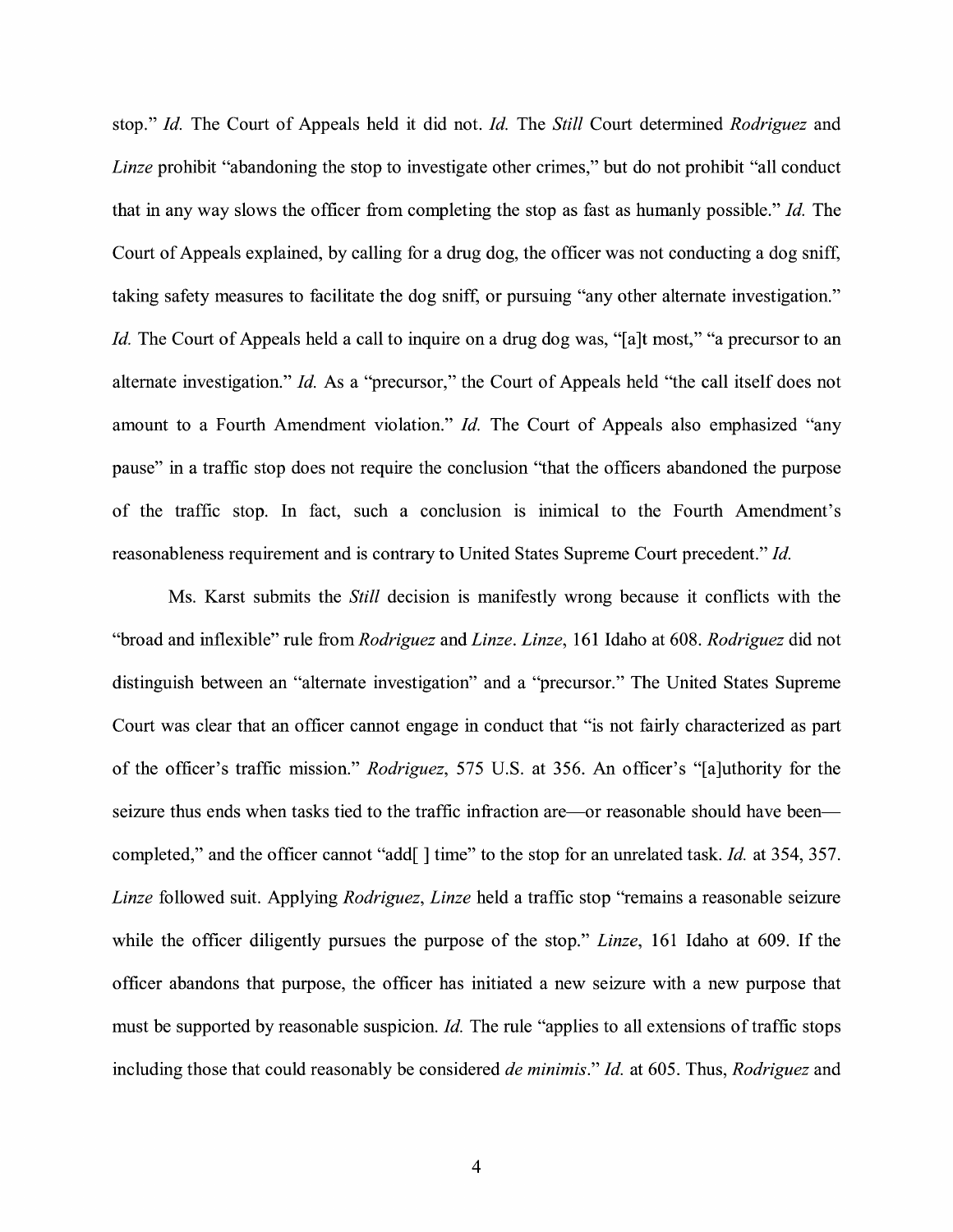*Linze* were not focused on identifying whether an officer's other task was a "precursor" or a full-fledged investigation. *Rodriguez* and *Linze* were focused on whether an officer was pursuing the purpose of the stop or not. If he was not, the officer had abandoned the stop's purpose and started a new seizure. Whether the officer stopped pursing the purpose of the stop to conduct a "precursor" or an actual investigation was irrelevant. *Still*'s creation of an exception to the *Rodriguez/Linze* rule for a precursor to an investigation is wholly inconsistent with that case law.

Moreover, *Still's* creation of separate Fourth Amendment standards for a precursor and an investigation begs the question: what is the difference between the two? According to *Still,* a precursor is any police action that "may (or may not) result in an alternate investigation." 458 P.3d at 225. Under this definition, any police conduct leading up to the dog sniff itself (the alternate investigation) would be a permissible "precursor." An officer could place a call for a dog sniff, coordinate with other officers, or assist in any other way to clear the path for the alternate investigation. Under *Still,* none of this conduct would be viewed as impermissibly adding time to the stop, yet this conduct could add minutes or even hours to the seizure for the new purpose. This is plainly contrary to *Rodriguez* and *Linze.* 

Along with creating this division between precursors and investigations, *Still* imposes an additional burden on trial courts to distinguish between the two when evaluating the validity of a traffic stop. Prior to *Still,* application of *Rodriguez* and *Linze* was relatively easy. If the officer abandoned the traffic stop's purpose, even for a de minimis amount of time, the officer started a new seizure that required justification under the Fourth Amendment. *Still* complicates this straightforward analysis. Now, there must be a determination of whether the officer's action was a precursor or an actual investigation. This inquiry demands a detailed analysis of the officer's tasks tied to any one investigation in order to draw the line between a precursor and an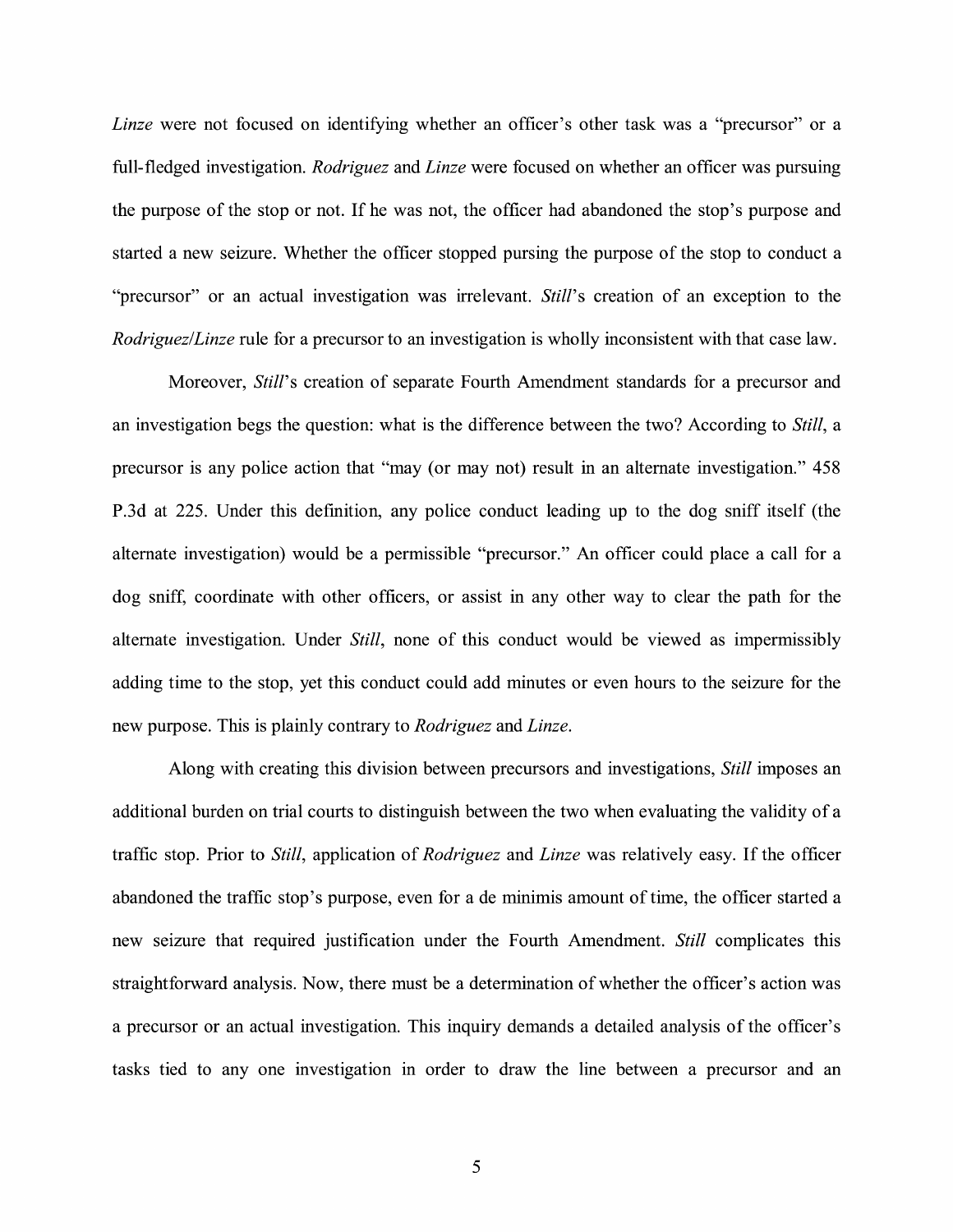investigation. Such analysis is unnecessarily complex and, agam, contrary to *Rodriguez* and *Linze.* 

Further, *Rodriguez* and *Linze* are rendered meaningless if precursors to prolong traffic stops are permitted. The purpose of *Rodriguez* and *Linze* was to prevent suspicionless seizures, which are prohibited by the Fourth Amendment. As such, the *Rodriguez/Linze* rule prohibits an officer from "piggy-back[ing]" on an otherwise routine traffic stop to start a new investigation without reasonable suspicion. *Linze*, 161 Idaho at 609. *Still* eviscerates this purpose. Under *Still*, an officer could "pause" the traffic stop investigation for any amount of time to call and wait for a drug dog—both are "precursors" to the actual alternate investigation of the dog sniff. 458 Idaho at 225. Once the canine unit arrives, the officer could resume tasks related to the traffic stop's mission while the dog sniff occurs. Thus, under the guise of a precursor, the officer could conduct a seizure unrelated to the traffic stop's mission without any permissible Fourth Amendment basis. Due to these permissible, unlimited pauses, this precursor exception created by *Still* operates to undo the Fourth Amendment protections guaranteed in *Rodriguez* and *Linze.* 

Finally, and contrary to the concern expressed in *Still,* the *Rodriguez/Linze* rule does not require the conclusion that the Fourth Amendment prohibits "any pause" in a traffic stop. *See Still*, 458 P.3d at 225 ("We cannot conclude that any pause during a traffic stop requires a conclusion under *Rodriguez* and *Linze* that the officers abandoned the purpose of the traffic stop. In fact, such a conclusion is inimical to the Fourth Amendment's reasonableness requirement and is contrary to United States Supreme Court precedent."). *Rodriguez* and *Linze* did not alter the touchstone of the Fourth Amendment: reasonableness. *See, e.g., State v. Rios,* 160 Idaho 262, 264 (2016); *Florida v. Jimeno,* 500 U.S. 248,250 (1991). And "[t]he reasonableness of a seizure ... depends on what the police in fact do." *Rodriguez,* 575 U.S. at 357. If an officer "pauses" to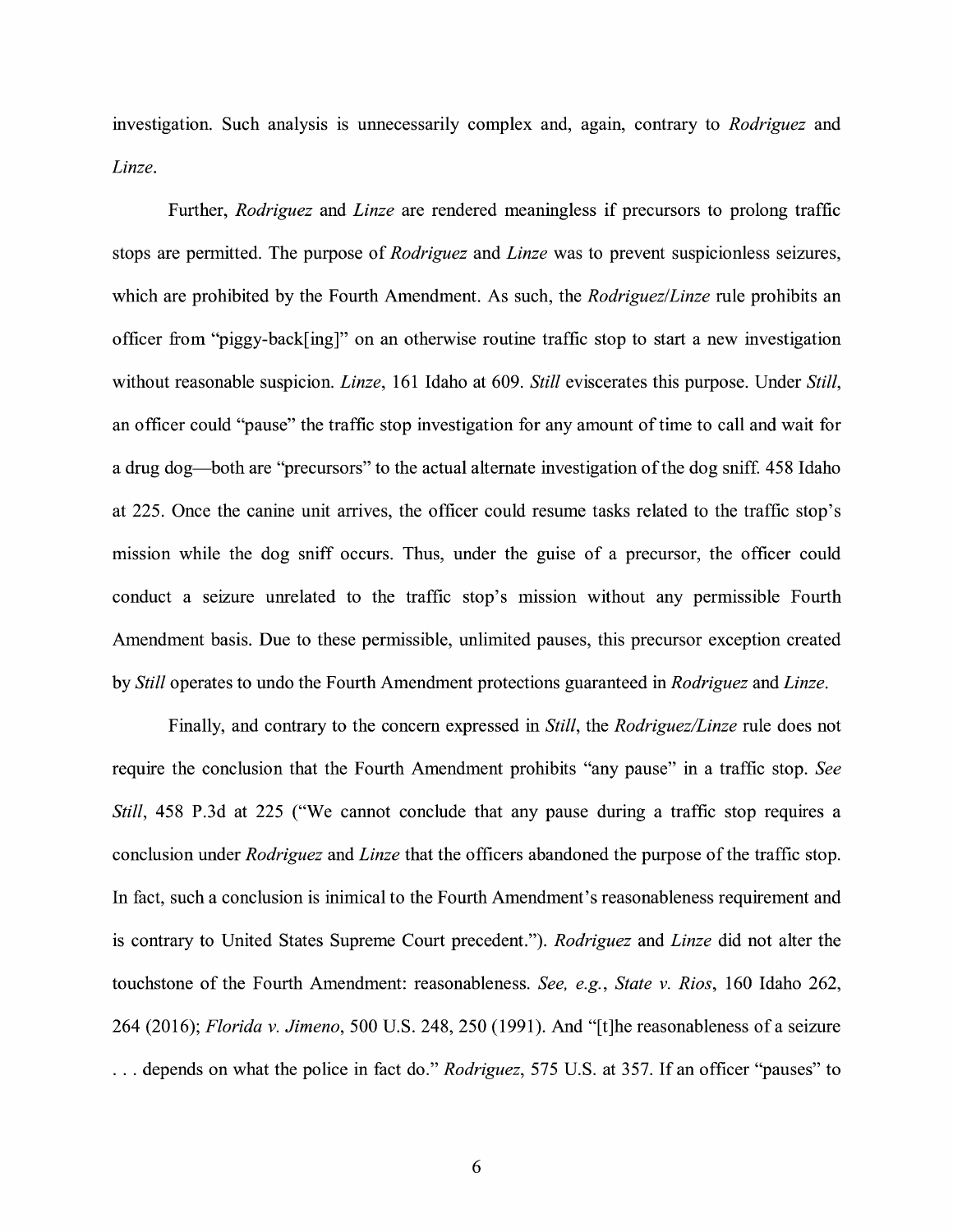check information with dispatch, correct a mistake in his work, slowly write out on a citation, or simply collect his thoughts, that is entirely reasonable. Officers are human, and they are not perfect. Those are all "tasks tied to the traffic infraction." *Rodriguez,* 575 U.S. at 354. But, if an officer "pauses" the traffic stop's mission to start an alternate investigation, such as to request a drug dog, that is unreasonable. The officer has now abandoned the original purpose of the traffic stop. *Linze,* 161 Idaho at 609. In that situation, "the officer has for all intents and purposes initiated a new seizure with a new purpose; one which requires its own reasonableness under the Fourth Amendment." *Id.* The "seized party's Fourth Amendment rights are violated when the original purpose of the stop is abandoned," unless supported by reasonable suspicion or another established exception. *Id.* In sum, "any pause" is not a Fourth Amendment violation, unless its sole purpose is to further an alternate investigation.

For all of these reasons, and those stated in the Appellant's Brief, Ms. Karst maintains the district court erred by denying her motion to suppress because the police officer unlawfully prolonged the traffic stop by about nineteen seconds to request a drug dog. *(See* App. Br., pp.6- 10.) She further argues this Court should overrule or abrogate *Still* as it is manifestly wrong. If this Court declines, Ms. Karst agrees with the State and acknowledges *Still* controls. *(See* Resp. Br., pp.9-12.)